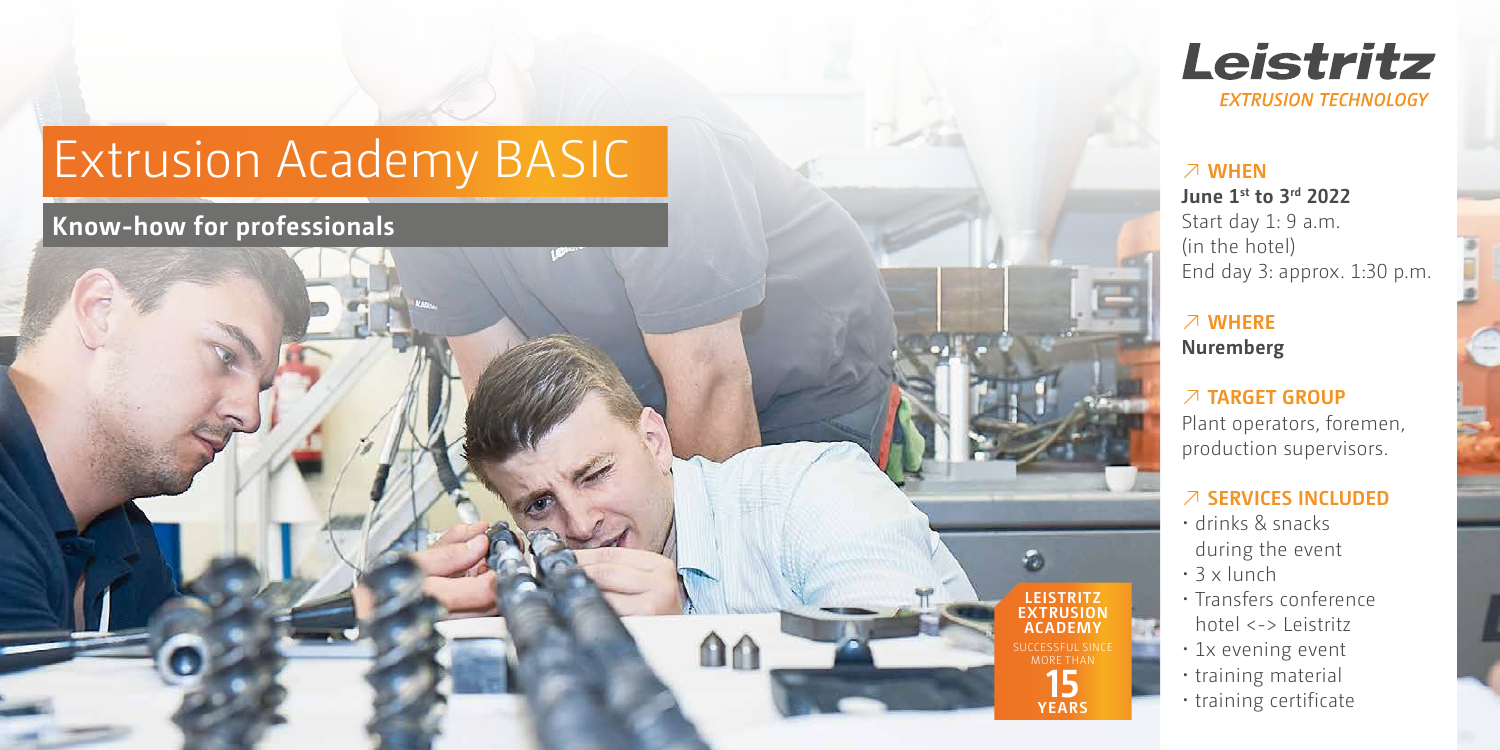



# Know-how for professionals

You can only achieve the best possible results with well-trained personnel who know what is important when operating an extrusion line at optimum throughput and quality. At the same time, knowledge of the latest technical advances can be the cutting edge in the competition race. Thus, training is an indispensable factor for success.

With its optimum mix of theory and practice, the Leistritz Extrusion Academy offers sound basic training that will enable you to go through your daily production routine more easily and, above all, more smoothly. In the BASIC training course, which lasts several days, participants learn all the essentials about the extruder and the most important additional units. The theoretical knowledge is directly illustrated and then put into practice in our well-equipped lab.

#### **DAY 1: Extruder & Control unit**

In addition to the mechanical components, we will take a closer look at the process section in particular. We will introduce you to the most common screw elements and their mode of operation, and in the practical part you will be allowed to try out and practice for yourself the correct screw handling, starting with the drawing of a geometry and ending with the installation of the screw in the extruder.

Equally important: the electronics. Whether through the integration of additional units, the connection to higher-level networks or other issues, the demands on the control system are becoming increasingly complex. It is therefore all the more important that operation is as simple and intuitive as possible. Our experts will introduce you to the structure of the control system using examples and show you useful functions that make everyday production work easier.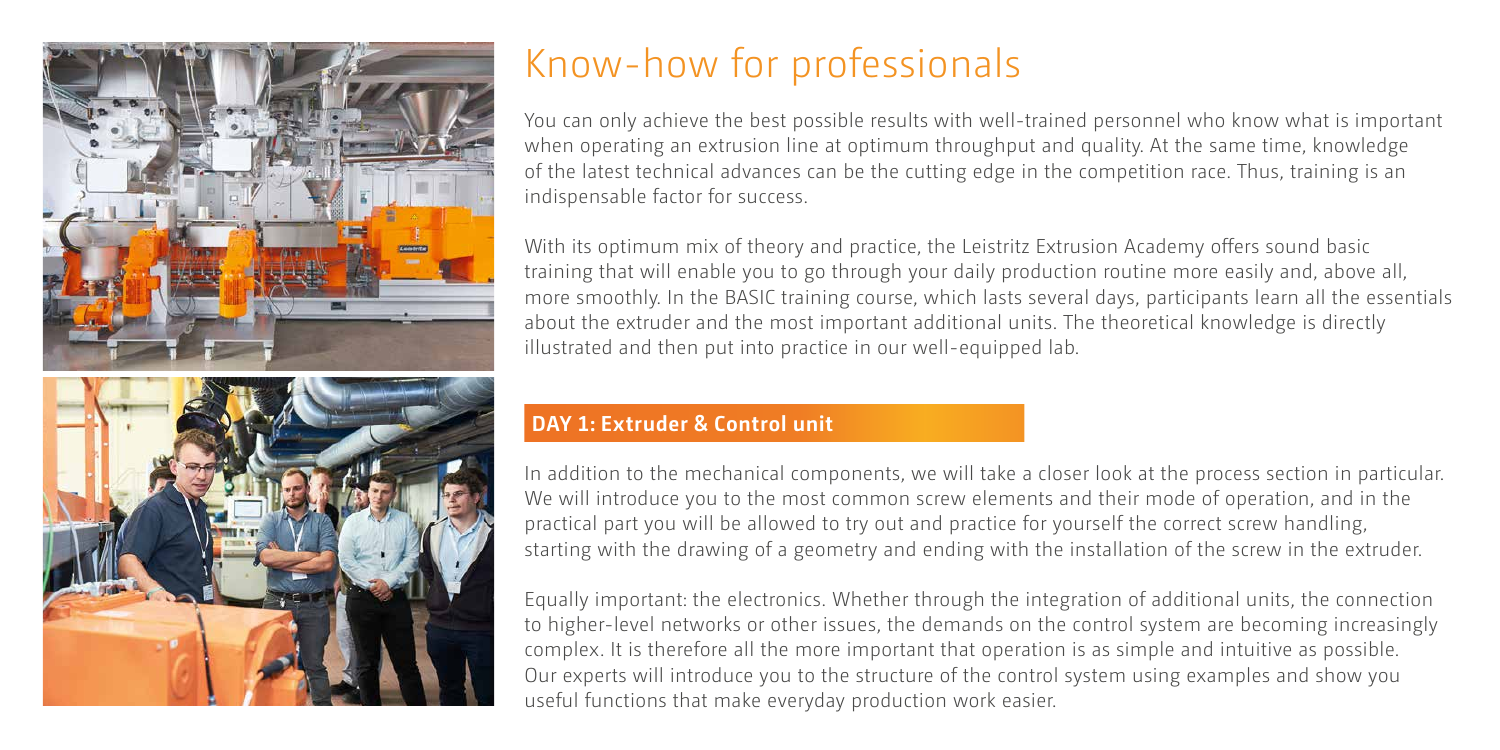#### **DAY 2: Dosing unit & pelletizing unit**

Dosing is the first step of the process chain. Which dosing devices are available? What are the characteristics of bulk solids and what do you have to pay attention to when dosing? What is the difference between volumetric and gravimetric feeding? Our expert will answer these and many other questions about feeding in this module.

Besides various other shaping downstream processes, pelletizing is one of the most important. Depending on the requirements of the end product and the material properties, a distinction is mainly made between strand and underwater pelletizing. Our experts will explain the two processes in detail, including product characteristics, selection of the right tools and pellet handling.

#### **DAY 3: Trouble shooting & Active maintenance**

Who hasn't experienced this? Production has been running smoothly for days and then a problem occurs unexpectedly. Panic? Don't worry! You already know the structure and functions of the components – and that's half the battle. Together with our experts, we talk about the most common troubles from everyday production, such as dosing fluctuations, rising material, quality problems and much more.

Closely related to trouble shooting is active maintenance. This is because many problems can be avoided by proper preventive maintenance. When did you have your last barrel measurement? Do you know the condition of your drive train? If this is where you start pondering, it's high time we talked about it.